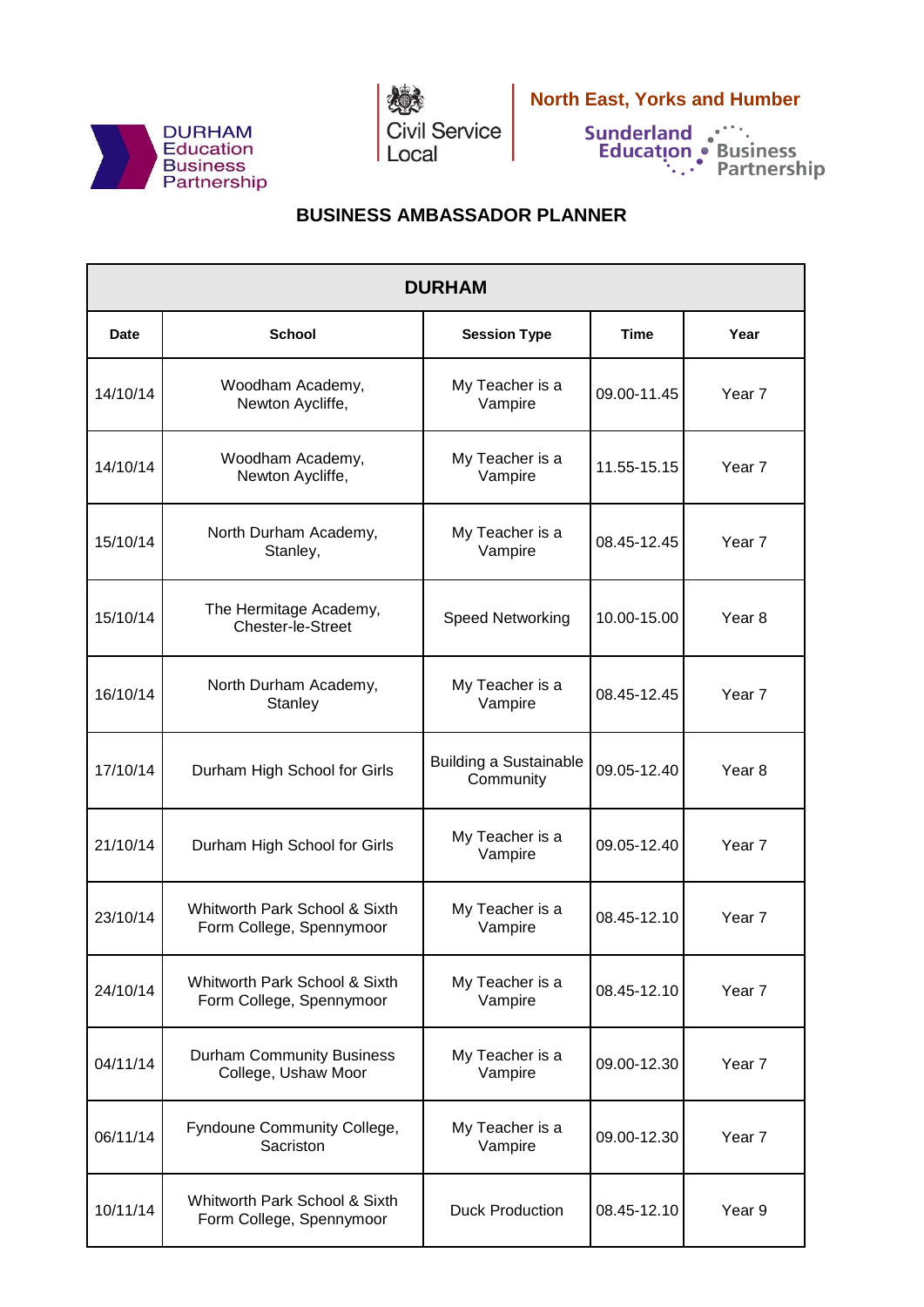| 11/11/14 | Staindrop School, An Academy                                                                                                   | <b>Duck Production</b>                                                                                | 13.15-15.20 | Year 7            |
|----------|--------------------------------------------------------------------------------------------------------------------------------|-------------------------------------------------------------------------------------------------------|-------------|-------------------|
| 12/11/14 | Staindrop School, An Academy                                                                                                   | You're Hired  You're<br>Fired!                                                                        | 09.05-15.20 | Year 9            |
| 13/11/14 | North Durham Academy,<br>Stanley                                                                                               | <b>Duck Production</b>                                                                                | 08.45-12.45 | Year 9            |
| 14/11/14 | North Durham Academy,<br>Stanley                                                                                               | <b>Duck Production</b>                                                                                | 08.45-12.45 | Year 9            |
| 19/11/14 | St Bede's Catholic<br>Comprehensive School, Peterlee                                                                           | You're Hired  You're<br>Fired!                                                                        | 09.30-14.40 | Year 12           |
| 24/11/14 | Whitworth Park School & Sixth<br>Form College, Spennymoor                                                                      | <b>Duck Production</b>                                                                                | 08.45-12.10 | Year 9            |
| 25/11/14 | Durham Johnston School                                                                                                         | <b>Duck Production</b>                                                                                | 08.45-14.45 | Year 9            |
| 26/11/14 | Durham Johnston School                                                                                                         | <b>Duck Production</b>                                                                                | 08.45-14.45 | Year 9            |
| 27/11/14 | Durham High School for Girls                                                                                                   | <b>Duck Production</b>                                                                                | 10.30-15.55 | Years 8 & 9       |
| 09/12/14 | <b>Durham Community Business</b><br>College, Ushaw Moor                                                                        | Cobblers - new<br>(teams work together to<br>produce an item of footwear<br>and matching accessories) | 09.00-12.30 | Year 8            |
| 11/12/14 | Fyndoune Community College,<br>Sacriston                                                                                       | Cobblers - new<br>(details above)                                                                     | 09.00-12.30 | Year 8            |
| 02/12/14 | Ferryhill Business & Enterprise<br>College<br>(NB. Activity to be held at The<br>Community Hub, Ferryhill Leisure<br>Centre)   | You're Hired  You're<br>Fired!                                                                        | 08.30-14.30 | Year 10           |
| 02/12/14 | Ferryhill Business & Enterprise<br>College<br>(NB. Activity will be held at The<br>Community Hub, Ferryhill Leisure<br>Centre) | My Teacher is a<br>Vampire                                                                            | 08.30-14.30 | Year <sub>7</sub> |
| 05/12/14 | Sedgefield Community College                                                                                                   | <b>Mock Interviews</b>                                                                                | 08.45-15.15 | Year 11           |
| 08/12/14 | Woodham Academy,<br>Newton Aycliffe                                                                                            | <b>Mock Interviews</b>                                                                                | 09.00-12.40 | Year 11           |
| 09/12/14 | Woodham Academy,<br>Newton Aycliffe                                                                                            | Mock Interviews                                                                                       | 09.00-12.40 | Year 11           |